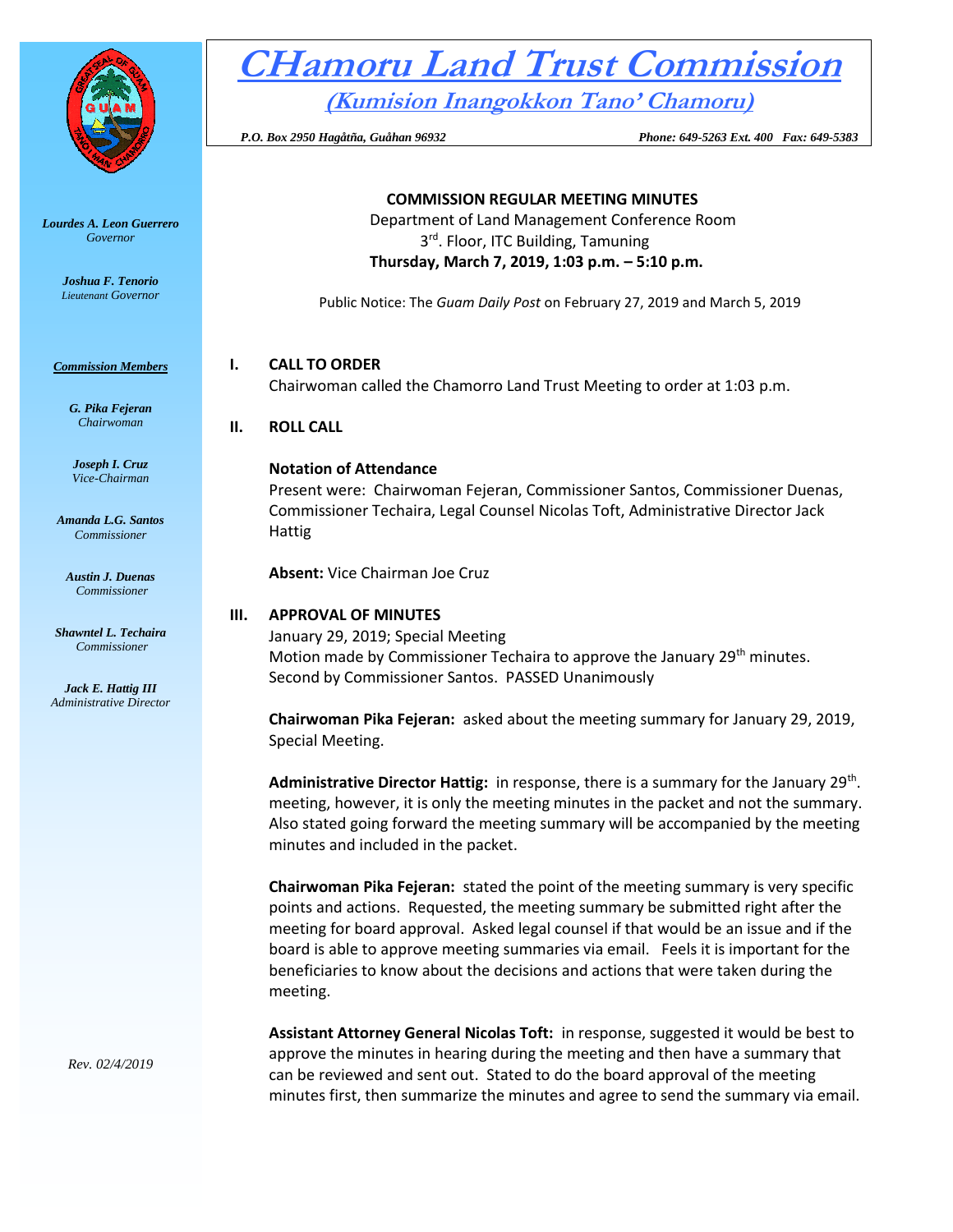**Chairwoman Pika Fejeran:** stated what CLTC would do is prepare the meeting minutes followed by the summary; the Commission will review and approve both then publish both.

**Assistant Attorney General Nicolas Toft:** stated it is critical to have the meeting minutes reviewed and approved first.

**Chairwoman Pika Fejeran:** stated to have the meeting minutes and the summary of each meeting starting as far back as January 29<sup>th</sup>.

**Chairwoman Pika Fejeran:** moved onto the next item on the agenda

#### **IV. OLD BUSINESS**

**1. Resolution No. 2018-09 – Moved to include in Director's Report further in the agenda**

**Chairwoman Pika Fejeran moved onto the next item.**

#### **2. GWA Right of Entry Lot 5075-REM-A-NEW-R1**

Charwoman Pika Fejeran reviewed the agreement and reiterated the agreement is on CLTC's Commercial property in Upper Tumon behind the East West Rental. CLTC's conditions for GWA to utilize the property through a Right of Entry Agreement and when GWA is done with the use of the Right of Entry is to clear the vegetation on the lot, fencing to be erected along the perimeter of the lot where there is no fencing with a point of access, to design and build a storm retention basin and restore the subject land to a clean and sanitary condition. Must be free of any oil, chemical, waste or any potential hazardous waste material.

The agreement will expire on December 31, 2019.

Asked if anyone had any questions regarding the Right of Entry Agreement.

#### **[Side discussion]**

Administrative Director Jack Hattig asked Assistant Attorney General Nicolas Toft if he needed to attest to the Right of Entry Agreement.

**Assistant Attorney General Nicolas Toft:** in response, no.

**Chairwoman Pika Fejeran:** requested for a notary at the end of the meeting for to finalize the Right of Entry Agreement.

**Chairwoman Pika Fejeran:** Moved on to the next item on the agenda

#### **3. Inadahen I Lina'la Kotturan Chamoru**

**Chairwoman Pika Fejeran:** in regards to Inadahen I Lina'la Kotturan Chamoru, CLTC was waiting for the organization to provide proof of their non-profit status and not subject to taxes.

The next step for CLTC is to sit down with the organization to develop the lease terms as a Cultural Resource Center.

Referred to Administrative Director Hattig and requested to set up a meeting with the representatives and develop the lease terms.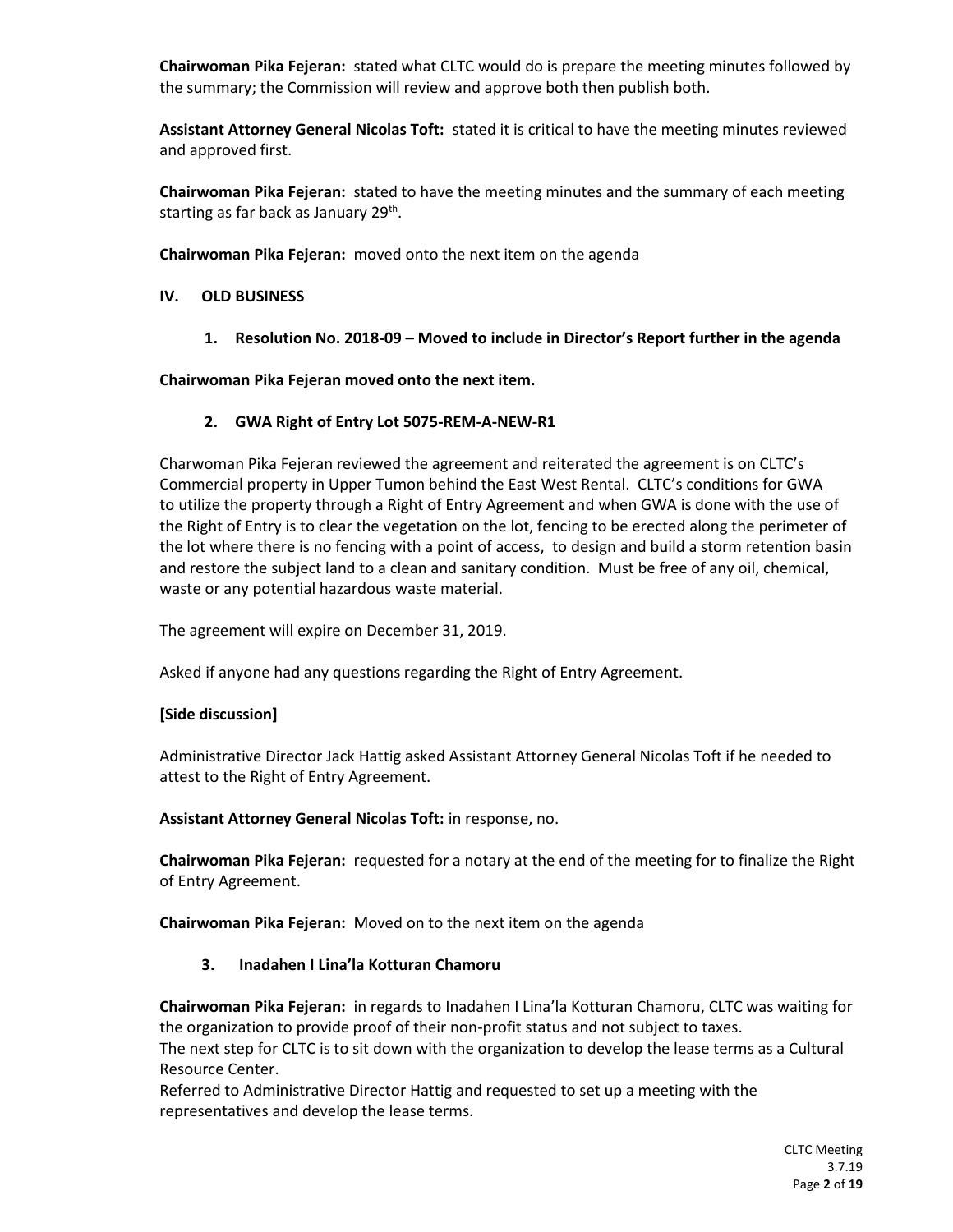Also, stated the lease terms would also be governed by the Cultural Resource Center Rules that have been formed.

**Administrative Director Hattig:** in response, spoke with Senora Arceo, the former President of Inadahen I Lina'la Kotturan Chamoru who mentioned they (the organization) are is trying to locate the next President. There are some discussions as far as how they want to proceed under new leadership.

**Chairwoman Pika Fejeran:** requested to make sure the Right of Entry Agreement between CLTC and Inadahen I Lina'la Kotturan Chamoru gives us (CLTC) enough time to develop a lease. Informed Administrative Director Hattig to bring the lease to the Commission once it is ready.

**Administrative Director Hattig:** in response, his plan is to have something prepared and ready by the next Administrative Meeting.

**Chairwoman Pika Fejeran:** moved on to the next item on the agenda

#### **4. Lot 5174REM-1, Tamuning Lease; Nicole Kelly**

**Chairwoman Pika Fejeran:** stated Nicole Kelly appeared before the Commission on the February 7th meeting. The Commission made a motion and signed a resolution declaring the support of the sale of the subject property to Nicole Kelly.

**Administrative Director Hattig:** chimed in to clarify there was no resolution signed yet, at the request from the Commission to prepare a resolution and present it to them. The resolution is prepared and ready for the Commission to review which is included in the meeting packet. Assistant Attorney General Nicolas Toft has reviewed the resolution and has no concerns with it.

**Commissioner Techaira:** stated, the resolution indicates there is a survey map; however, doesn't see one attached to the resolution.

**Chairwoman Pika Fejeran:** requested to get a copy of the survey map and asked if other contiguous land owners come forward.

**Administrative Director Hattig:** in response, not as of yet that he is aware of. However, Ms. Kelly had approached the land owners with an offer to survey their portion but hasn't heard anything.

**Chairwoman Pika Fejeran:** asked what is the recourse in regards to any of the land owners coming forward?

**Assistant Attorney General Nicolas Toft:** in response, suggested to move forward with Nicole Kelly and if one or two more come up in the future, then at that time bring it to the legislature and ask the legislature for the ability to potentially sale the portions that have intrusions into the lot so it wouldn't be beyond the half way mark.

**Chairwoman Pika Fejeran:** stated CLTC knows there is encroachment. Nicole Kelly's case came up because she wasn't able to get an occupancy permit; somehow, the other neighboring residents were able to get an occupancy permit but CLTC again is aware those residents are encroaching.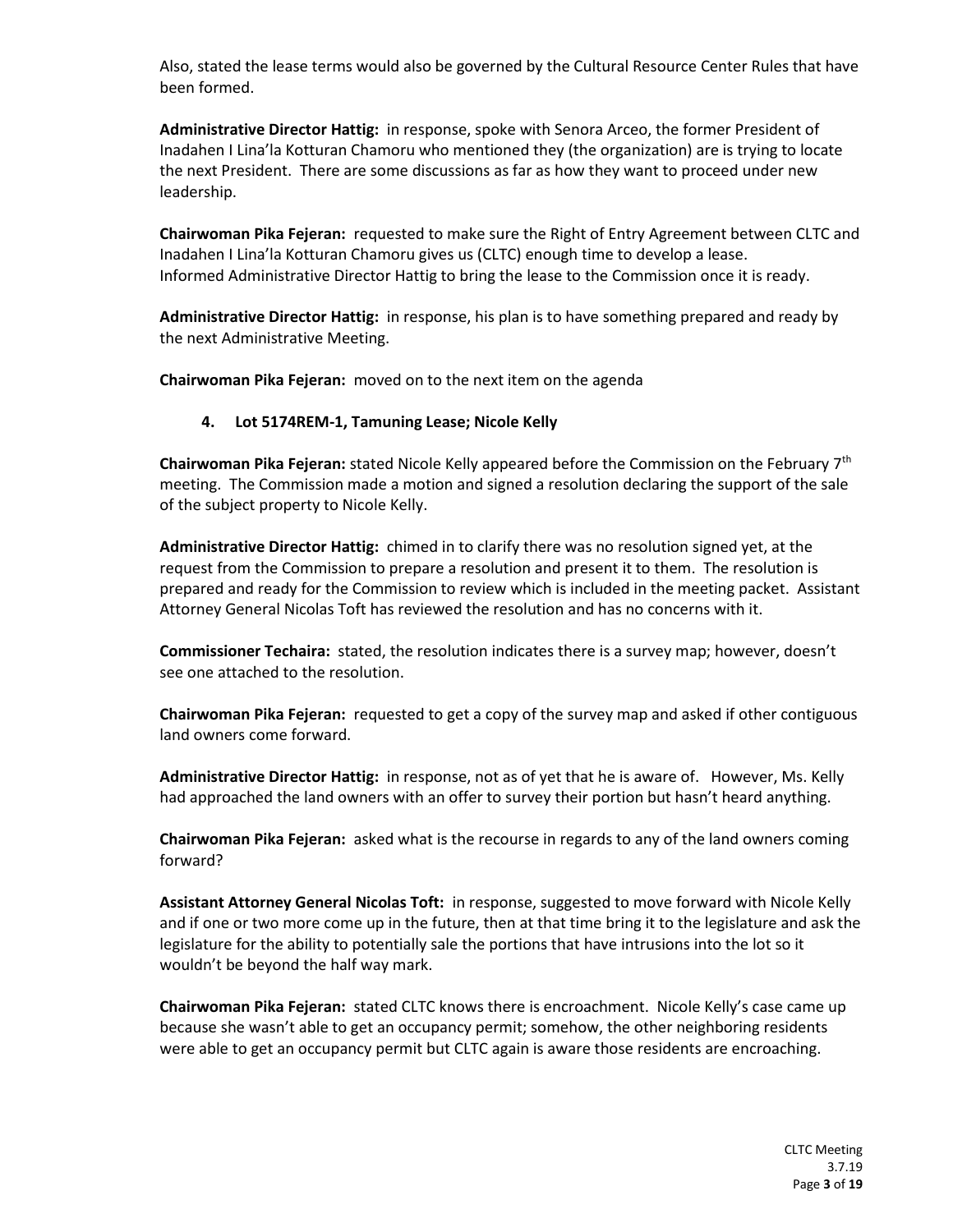**Assistant Attorney General Nicolas Toft:** in response, the concern is, if they try to sell their homes to another person and the new owners decide to remodel, they would probably run into the same issue as Nicole Kelly.

**Chairwoman Pika Fejeran:** asked; if CLTC knows there is encroachment onto CLTC's property, what are the rights as the Trust?

**Assistant Attorney General Nicolas Toft:** in response, what can be done is issue a cease and desist and to take down the encroachment portions or buy the land.

**Chairwoman Pika Fejeran:** stated, this is one instance where the Commission knows the land has been encroached on and believed it is in the best interest of the Trust to pursue that.

**Administrative Director Hattig:** mentioned he will get in contact with all the neighbors / residents in that area, draft Cease and Desist Notices to get the process started.

**Commissioner Techaira:** asked if the value needed to be determined

**Assistant Attorney General Nicolas Toft:** in response, the process is through the legislature first; if the legislature approves or passes the bill then two appraisals are conducted; one selected by the government and the other by the land owner; the average of the two appraisals is what the final value would be.

**Chairwoman Pika Fejeran:** Welcomed Mr. Joe Borja, Director of the Department of Land Management.

**Director Joe Borja:** Said hi and also mentioned he would like to address the commission in regards to an item on the agenda when the commission reaches that item.

**Chairwoman Pika Fejeran:** in response asked if it is in regards to the New Business items on the agenda.

**Administrative Director Hattig:** replied, it is in regards to the separation of the three agencies.

[Further discussion for Nicole Kelly tabled pending appraisal]

**Chairwoman Pika Fejeran:** moved to the next item on the agenda

# **5. Gregory Aguon c/o: Anjolisha Aguon**

**Administrative Director Hattig:** stated the Commission spoke and discussed the concern of Gregory and Anjolisha Aguon; CLTC finally received judgment from the courts in regards to the access of the easement. He (Administrative Director Hattig) spoke with the Mr. Arriola, Director of Dept. of Public Works who also has a copy of the judgement will find time in their schedule to serve notice to Mr. Benavente who has a gate that is blocking access on the easement. Ms. Aguon has been consistently inquiring about the gate. Although the access is available, there are times Mr. Benavente will close the gate. Anjolisha Aguon was assured that DPW will put her concern on their schedule.

**Chairwoman Pika Fejeran:** asked what would DPW do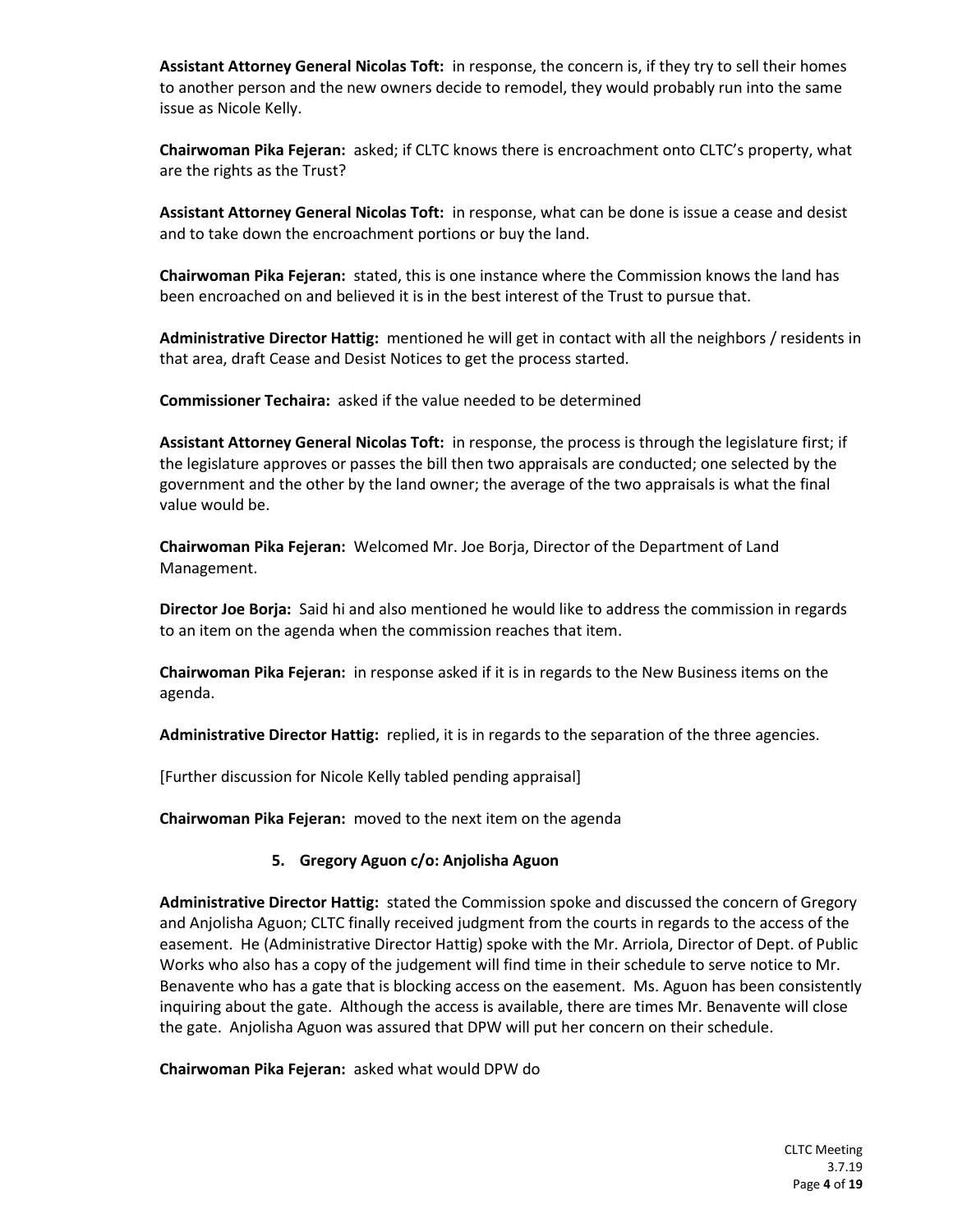**Administrative Director Hattig:** in response, DPW will serve Mr. Benavente a notice and ask him to remove his gate because he is blocking public access.

**Commissioner Techaira:** asked what would happen in the event Mr. Benavente still doesn't comply.

**Assistant Attorney General Nicolas Toft:** in response, DPW would have to contact GPD.

**Chairwoman Pika Fejeran:** What would GPD do?

**Assistant Attorney General Nicolas Toft:** in response, probable observe while DPW demolishes the gate.

**Administrative Director Hattig:** stated CLTC office is in contact with Anjolisha Aguon, CLTC is assisting her with regards to marking the points on her property. Anjolisha has tried to get the points marked but was interrupted by Mr. Benavente.

**Chairwoman Pika Fejeran:** asked if there are any other comments

No other comments

**Chairwoman Pika Fejeran:** moved onto the next item on the agenda

# **6. Bill 8-35; Relative to Leasing of Public Real Property and Related Facilities**

**Chairwoman Pika Fejeran:** stated at the last meeting; the Commission was asking how does Bill 8-35 affect CLTC. The Bill did specifically exempt the Residential and Agricultural Leases. Asked if there was a specific testimony the Commission should draft in regards to the Bill.

**Administrative Director Hattig:** in response, he received official communication form the legislature and the legislature is inviting the Commission to provide testimony for the Bill. In reviewing the Bill and talking with Assistant Attorney General Nicolas Toft, they both agree the Bill is better for the Commission. The Bill doesn't necessarily prohibit the Trust from doing anything because most of CLTC's Commercial Contracts are done by the legislature; there are very few commercial contracts that are entered with the Commission. However, will wait for the Commission's determination to provide any feedback.

Senator Taitague has also expressed that if the 10 years is not enough, she is amicable to seeing how many years is good for the development of sustainable commercial leasing of Government property. Believes it is a positive Bill and a testimony can be presented, if the Commission agrees.

**Chairwoman Pika Fejeran:** asked to be walked through with the Bill and explain how the Bill is beneficial for the Trust and stated the Lease of Public Real Property should not be made in excess of 10 years, it does exclude CLTC's Residential and Agricultural 99 Year Leases. It also talks about the Exceptional Term Contracts and then the Determination of Need and asked it that would mean the Commercial Properties are exempt.

**Assistant Attorney General Nicolas Toft:** in response, not unless they were a separate Bill such as the Guam Raceway or the Gulf Course, if it were passed separately from the legislature then it wouldn't be, they wouldn't be subject to the limitations stated on the Bill 8-35.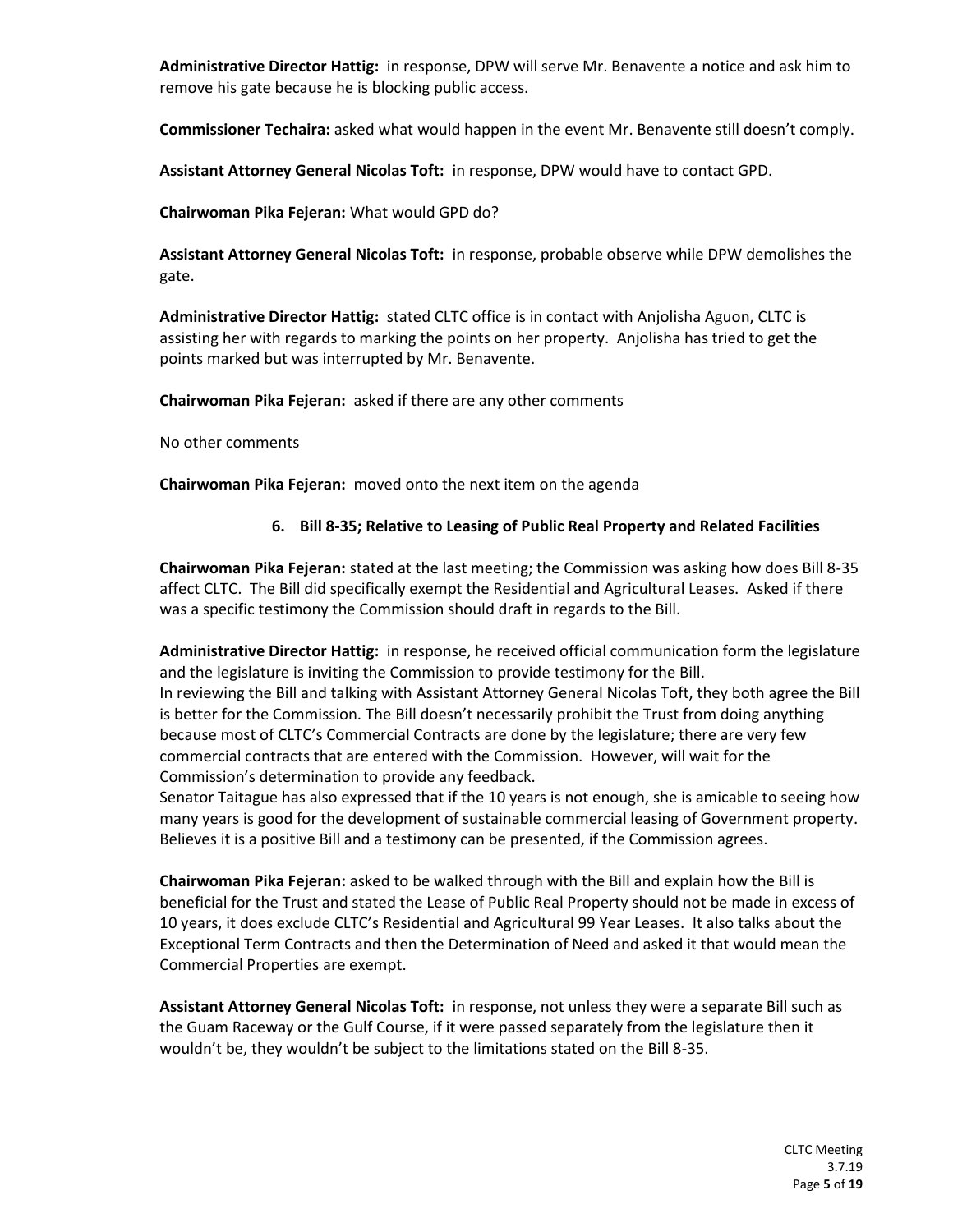**Chairwoman Pika Fejeran:** in response, asked if CLTC were to lease one of the lots in Tumon that CLTC designated as commercial and when we work with GEDA, would the Bill limit CLTC to the ten years.

**Assistant Attorney General Nicolas Toft:** in response, yes, but the current law is limiting us (CLTC) to five years.

**Chairwoman Pika Fejeran:** asked, if the Commercial Rules and Regulations say the leases can be done for twenty one years.

**Assistant Attorney General Nicolas Toft:** in response, the concern is; the license lease distinction is kind of unclear, there is one that is currently in litigation with Guam Ancestral. However, our Rules and Regulations unfortunately because statutes can be taken at a higher value than Rules and Regs if there is ever some sort of conflict between them.

The current twenty one year limitation is capped by the five year limitation statute. We have been working five year leases when CLTC does commercial with the exception of the gulf course and the Guam Raceway, where it's gone through the legislature fully on a separate Bill.

With Bill 8-35, it would provide twice the amount of room to work with the commercial leases. CLTC can also talk to Senator Taitague and request if there is subsection that CLTC wanted to provide and have considered; if the Commission wanted an extended period.

**Commissioner Techaira:** asked what would they give a license for?

**Chairwoman Pika Fejeran:** in response, the rules say a license would be not to exceed twenty one years and it would be to public utility companies or corporations as telephone lines, electric power lines, gas mains or the light or within villages with churches, hospitals, public schools, post offices and other improvements for public purposes or theaters, garages, service stations, market stores and other American tile establishment

**Chairwoman Pika Fejeran**: asked if the Commission wanted to use one its properties to build housing or to build a wall; would that fall under Commercial Licensing.

**Assistant Attorney General Nicolas Toft:** in response, probably not. The distinction between licensing and a lease is that a license is supposed to be non-exclusive, e.g. if he owned exclusive land and he gave somebody a license to it, they're not legally able to exclude me from using the land or anyone else I give permission to, verses a lease which would give the ability to exclude.

**Chairwoman Pika Fejeran:** in response, the lease allows to build in the terms which would say, you and only you could use the property where as a license would not give the Trust that control. As CLTC's Rules and Regulations are written, it says a Commercial use may be leased for a term not to exceed twenty five years.

**Assistant Attorney General Nicolas Toft:** in response, the statute that was passed subsequent to that limits the terms to five years supersedes the CLTC's Rules and Regulations, with Bill 8-35 it extends the term to ten years.

**Chairwoman Pika Fejeran:** stated, one of the issues the Trust may come across as the commercial properties go into RFP is that, if a potential tenant sees that they only have a lease for five or maybe ten years, it might not be commercial viable.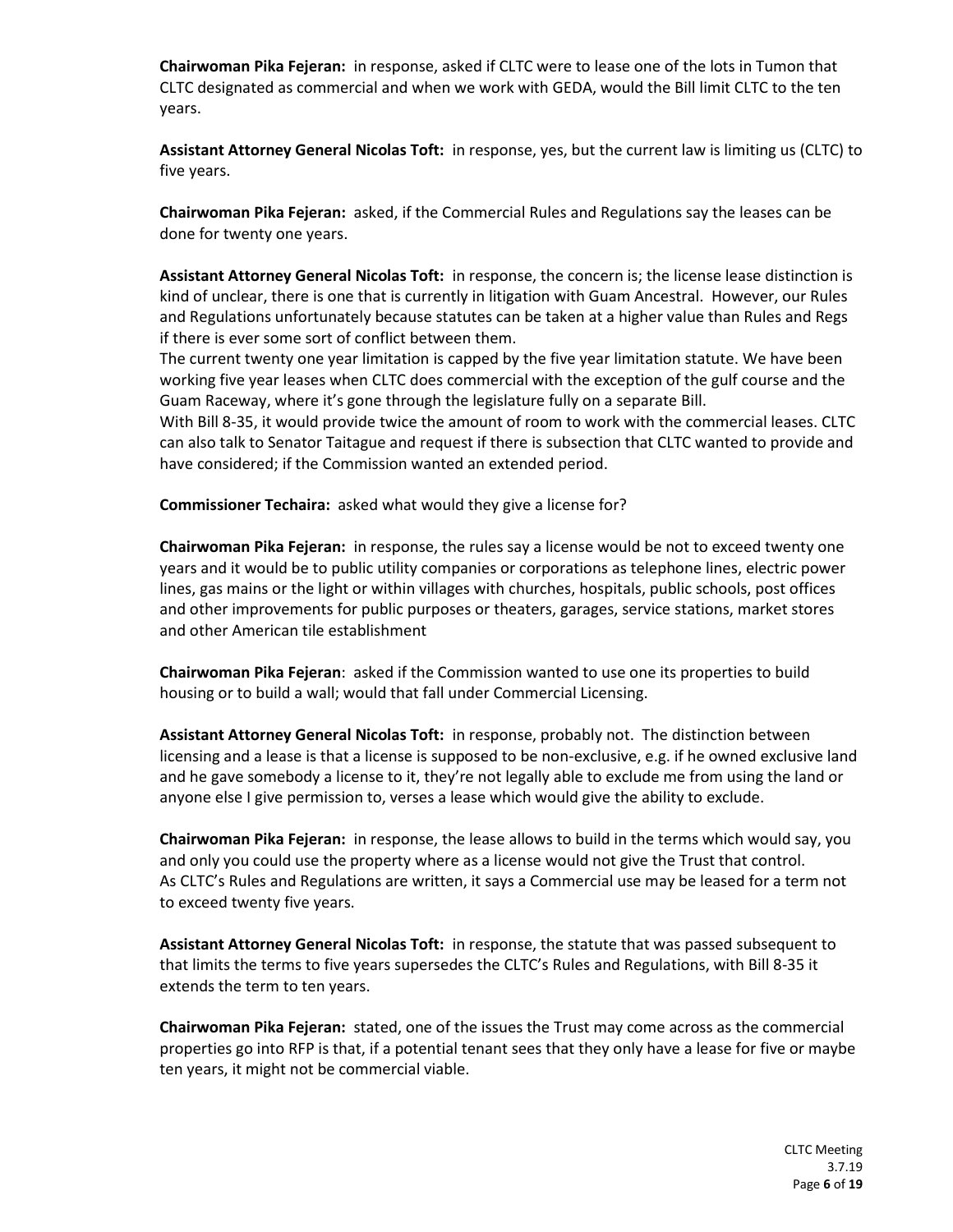**Chairwoman Pika Fejeran:** asked the Commission if they'd like to submit a testimony to request that CLTC's Commercial properties can be excluded from the Bill like the Trust's Residential and Agricultural Leases.

**Assistant Attorney General Nicolas Toft**: in response, the Trust can follow the CLTC Rules and Regs. for Commercial that are already put together or propose a different term.

**Chairwoman Pika Fejeran:** stated, it is interesting CLTC can what will be allowed in our (CLTC's) properties but another Bill can be proposed which completely changes the Rules and Regs and asked the Commission if they wanted to submit a testimony for the exclusion of our (CLTC's) commercial properties and by excluding commercial properties from Bill 8-35 then that would mean our (CLTC's) Rules and Regs. would be followed.

**Assistant Attorney General Nicolas Toft**: in response, suggested to change some of the language on the areas where it affects CLTC on the Bill and stated he would be able to work on some of the language.

**Assistant Attorney General Nicolas Toft:** in addition stated, the Commission can testify and state the Trust already has Rules and Regulations that are twenty five years.

**Administrative Director Hattig:** asked Chairwoman Pika Fejeran to cite the section of the Chamorro Land Trust Rules and Regulations for the record.

**Chairwoman Pika Fejeran:** in response, b,3.

## *(b) Designation of Available Land for Commercial Use*

*(3) The lots identified in this Subsection may be leased of licensed by the CLTC to the general public pursuant to §75105 (d) of Chapter 75 of Title 21, Guam Code Annotated, for commercial use and term not to exceed twenty-five (25) years; or licensed pursuant to § 75107 (c) of Chapter 75, Title 21, Guam Code Annotated, for a term not to exceed twenty-one (21) years, unless otherwise approved by I Liheslaturan Guahan for a longer term.* 

**Administrative Director Hattig:** stated, for the record, the Chamorro Land Trust is responsible for about eighty percent (80%) of government land. The Bill says government land, and his interpretation is to be CLTC's land and agreed with Chairwoman Fejeran for the language to be exclusive because that is where CLTC receives operational funding, the Commercial Leases.

**Chairwoman Pika Fejeran:** requested for Administrative Director Hattig to draft a testimony

Administrative Director Hattig: in response, yes and the Public Hearing is scheduled for the 13<sup>th</sup> of March with regards to Bill 8-35 and he'll work with Legal Counsel Toft.

**Chairwoman Pika Fejeran:** in response, there is no other commission meeting scheduled before the  $13<sup>th</sup>$  and asked to email the testimony and asked if the commission should make a motion in preparation of the resolution to support the testimony. Asked what is the best way to go on record as far as the position of the Trust.

**Assistant Attorney General Nicolas Toft:** in response, suggested the best way is a simple verbal motion to have the Administrative Director give the testimony.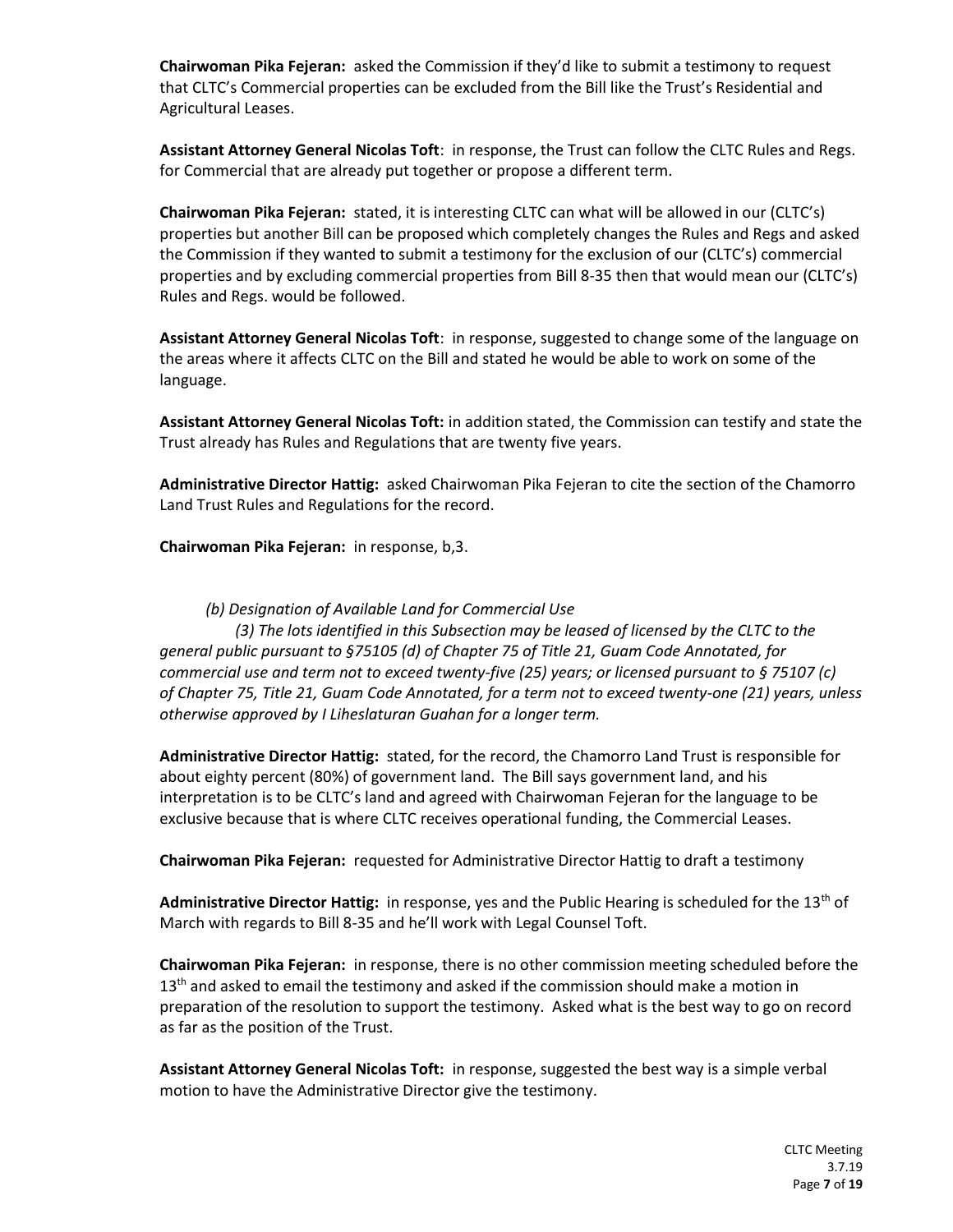**Chairwoman Pika Fejeran:** requested to have a motion for the Administrative Director to prepare a testimony in order to exempt commercial properties for CLTC from this (Bill 8-35) Bill.

#### **Commissioner Duenas: SO Moved the Motion**

*Further discussion Chairwoman Pika Fejeran asked the short falls the operations will have and how it would be difficult to find anyone who would want to move onto CLTC's properties be included in the testimony.*

**Commissioner Techaira:** Second the motion – PASSED Unanimously

**Chairwoman Pika Fejeran:** stated before moving onto the next item on the agenda asked to see Exhibit A for Resolution 2019-05; The sale of poritons Lot 5174REM-1, Tamuning Lease; Nicole Kelly No questions except for the exhibit to be relabel the exhibit letter to Exhibit A.

Concluded Old Business discussion and moved onto New Business

## **V. NEW BUSINESS**

# **1. Chamorro Land Trust Commission; Separate Agency**

**Administrative Director Hattig:** stated the Transition Report was given to the Commission at the last meeting and was hoping the commission had some time to review his preliminary report. He does however have his Director's report and is ready to report.

Administrative Director Hattig's Report

Currently the separation of Department of Land Management and Guan Ancestral Lands Commission is ongoing from CLTC. Pleased to report a request for proposal for CLTC office space has been submitted to the General Services Agency for procurement. I took the initiative of assessing our needs for square footage for office space within the ITC Building and I am content that I have found suitable space, should ITC win the RFP at least we are ready for that kind of transition and separation from DLM. Currently our office is folded into DLM physically, on the third floor, we occupy square footage for our records and our land agents, on the seventh floor we occupy space for the Director's office and for the Program Coordinator and the Administrative Assistant. My hopes is to collocate as mentioned, everyone so I found suitable office space to do that should ITC win the proposal.

**Chairwoman Pika Fejeran**: asked why wouldn't CLTC use the current space?

**Administrative Director Hattig:** in response, as of now, the physical separation is the reason why. CLTC is working literally right next to DLM employees. What CLTC wants to do is stay in the building but not working directly next to DLM.

The Director of Land Management has requested for his RFP for his square footage and his needs. We are working at the Agency's Director's level to ensure it is adequately maintained. Also sated, if the agencies are going to separate, CLTC should separate out of the office but not out of the building.

**Chairwoman Pika Fejeran:** stated, there are shared resources, if CLTC remains in the same building CLTC can still be able to share the resources.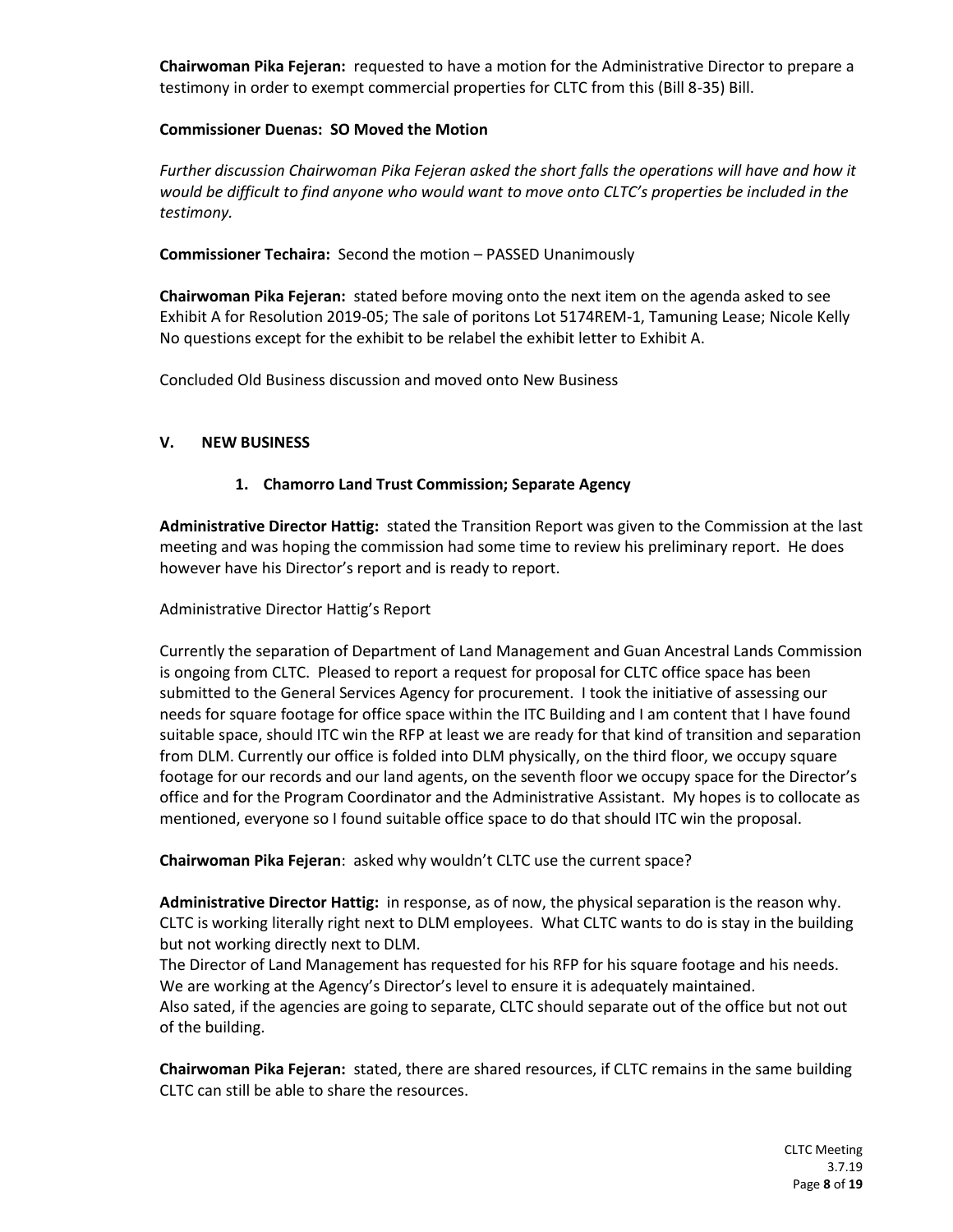**Administrative Director Hattig:** in response, yes, CLTC would still be able to maintain those services, the service provided from Land Management to CLTC, the supervision as well in regards to CLTC's Engineering Technicians, because they need to be supervised by a license surveyor which there is only one that exist within Land Management. Through a Memorandum of Understanding, CLTC will be continuing those specific purposes.

**Chairwoman Pika Fejeran:** based on her understanding and asked if it would be essentially take effect when the Land Management Lease is up this summer and is that when the physical separation would occur?

**Administrative Director Hattig:** in response, yes, that is correct there is back planning from June 30 til now so CLTC doesn't have to wait for the end of the Fiscal year. However, the budgets for the three agencies are still connected and Director Borja from Dept. of Land Management will speak in those regards when that section of the agenda comes up.

Because the budgets are still connected, it makes the separation a little more difficult because all the money is coming up from certain accounts, when the fiscal year ends and the budget is completely separated that is when you'll see the process after the separation completes.

With regards to the separation to a different location, it is decelerated by the lease expiring in June. CLTC is currently working on getting the location straightened out first and Guam Ancestral Land Commission is supposed issue their own RFP for their office space as well.

As indicated on his report, would like to see separate spaces for CLTC by June. CLTC will also establish a Memorandum of Understanding for the continued use specifically of the Department of Land Management's conference room for the use of CLTC's meetings, survey related activities, records, services for land registrations, the use of Government vehicles and other related services. He is also currently working on the Department of Land Management's IT staff on separating the CLTC Website. He did receive information from the Office of Technology he would have to work with their office in regards to the website. He will be reporting to the Commission in regards to the status of all the separating activities.

**Chairwoman Pika Fejeran:** asked in regards to the Memorandum of Understandings for the specific related activities and services would include software and databases would be included in the MOU?

#### **Administrative Director Hattig:** in response yes.

With regard to Budget and Finance, on February  $25<sup>th</sup>$  the FY 2019 the Monthly Revenue Collection Report was submitted to the Office of the Governor in accordance GCA Title 21 Chapter 75 Section 75123 (b), The CLTC Board of Commissioners was also copied on the Memorandum. He has weekly meetings with the Program Coordinator III, Joey Cruz with regards to Budget and Finance. Mr. Cruz has indicated, with the sale of Government Lands CLTC is expected to gain at least Two Hundred Thousand Dollars (\$200,000.00) in new revenue during the Fiscal Year; that is from the sale of remnant lots and contiguous lands, the Trust will benefit specifically from that. CLTC must be prepared for the prospect of the separate utilities and communication expenses as well as supplies and equipment as the separation becomes closer and closer. It is anticipated the separation will be made full during the FY20 Budget.

**Chairwoman Pika Fejeran:** asked in regards to utilities and communication expenses, are those expenses not currently in the CLTC Budget?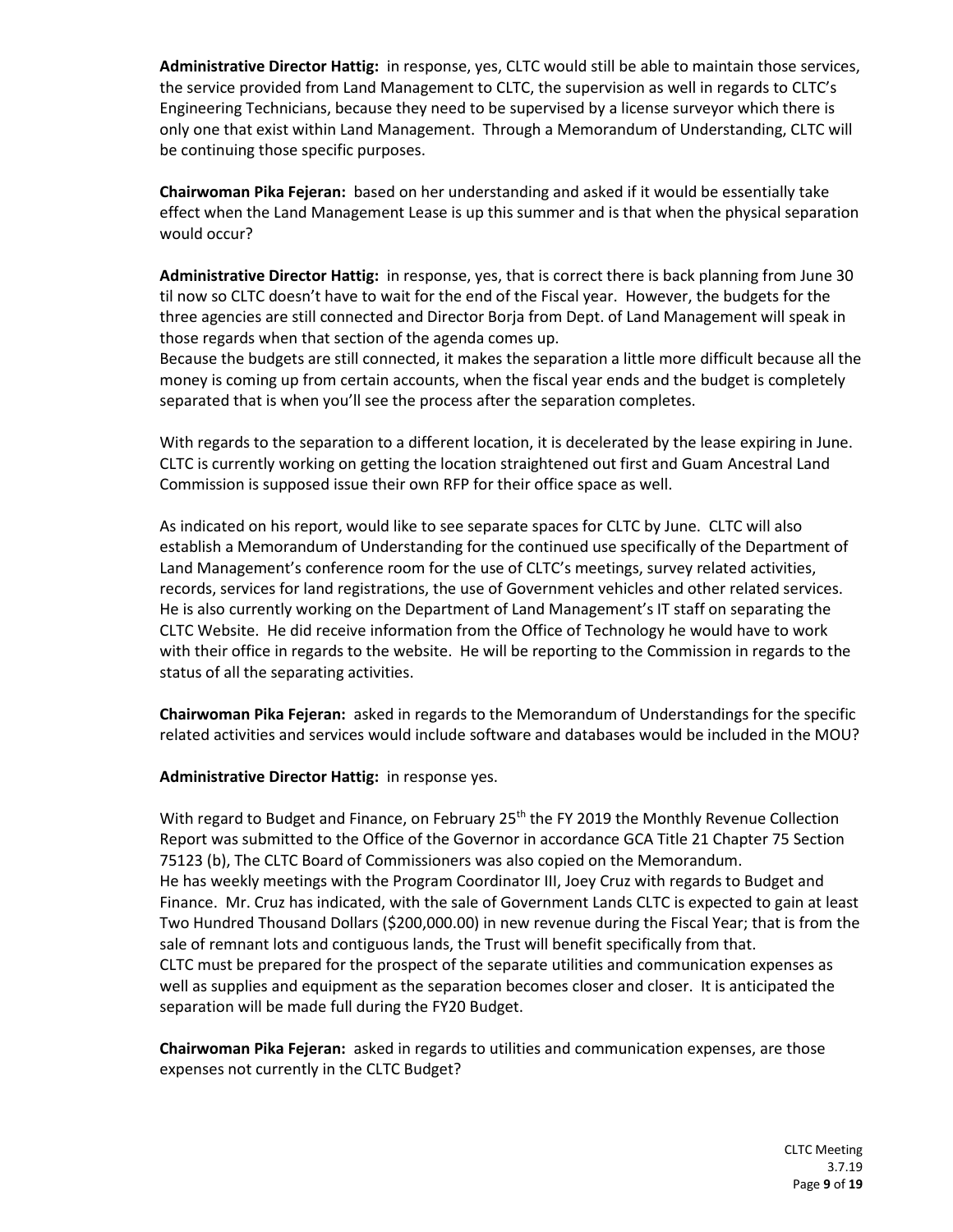**Administrative Director Hattig:** in response, currently all three agencies are paying through the process of the FY19 Budget. There is allocation for CLTC, but it will definitely be on CLTC because separate accounts will be created rather than accounts within Land Management because of the way the accounts were set up.

The Guam Raceway Lease is currently being reviewed and its relation proposal by GEDA, the Commission will have an opportunity to view that because there is a meeting scheduled with Henry Simson coming up. The Commission will be receiving updates in regards to the raceway, the Commission did receive an initial estimation from GEDA on his (Director Hattig's first meeting) with regards to the left and right limits as far as commercial leasing; there will be more updates.

**Chairwoman Pika Fejeran:** asked Director Hattig's what is his starting point for the Guam Raceway Lease?

**Administrative Director Hattig:** in response, his starting point is with the current lease along with all the proposals that were brought up and with the Public Law. Mr. Joey Cruz is also taking into consideration the Commercial Rules and Regs. The 180 days started when the Guam Raceway exercised their Right to First Refusal and that was on December 29<sup>th</sup>., the estimated time will be in June 29<sup>th</sup>. for CLTC to submit the lease to the legislature.

Asked to get the Commission's input for the five other properties before engaging with GEDA; CLTC may be able to manage those leases on its own, CLTC has the knowledge, has the personnel and really would like for CLTC to do that because giving up fourteen percent (14%) service fee is quite a lot in terms of how much CLTC's property is worth.

Given the current projection of land available for commercial leasing is estimated that CLTC would only have about fifty more acres available due to the nine percent (9%) cap by law.

**Chairwoman Pika Fejeran:** asked what is the calculation based on and if they are certain properties that were approved by the Commission and sent to the legislature?

**Administrative Director Hattig:** in response, right. CLTC also looked at the previous audit findings in regards to how much land CLTC has and that is where the calculation is from.

**Chairwoman Pika Fejeran:** in response, is it properties currently pending to meet with GEDA or is it based on the entire list of properties when the Public Hearing was held?

**Administrative Director Hattig:** in response, not just the five properties that was previously discussed.

**Chairwoman Pika Fejeran:** in response, CLTC can pull from the inventory.

**Administrative Director Hattig:** in response, yes and continued with his Director's report.

Current projection show the Trust will not be able to sustain operations after year 2026 with our current leasing and licensing, that is why it is important and referred to his handout of his recommendations under Budget and Finance, three recommendations.

1. Proposed handling commercial leases in house to maximize financial benefit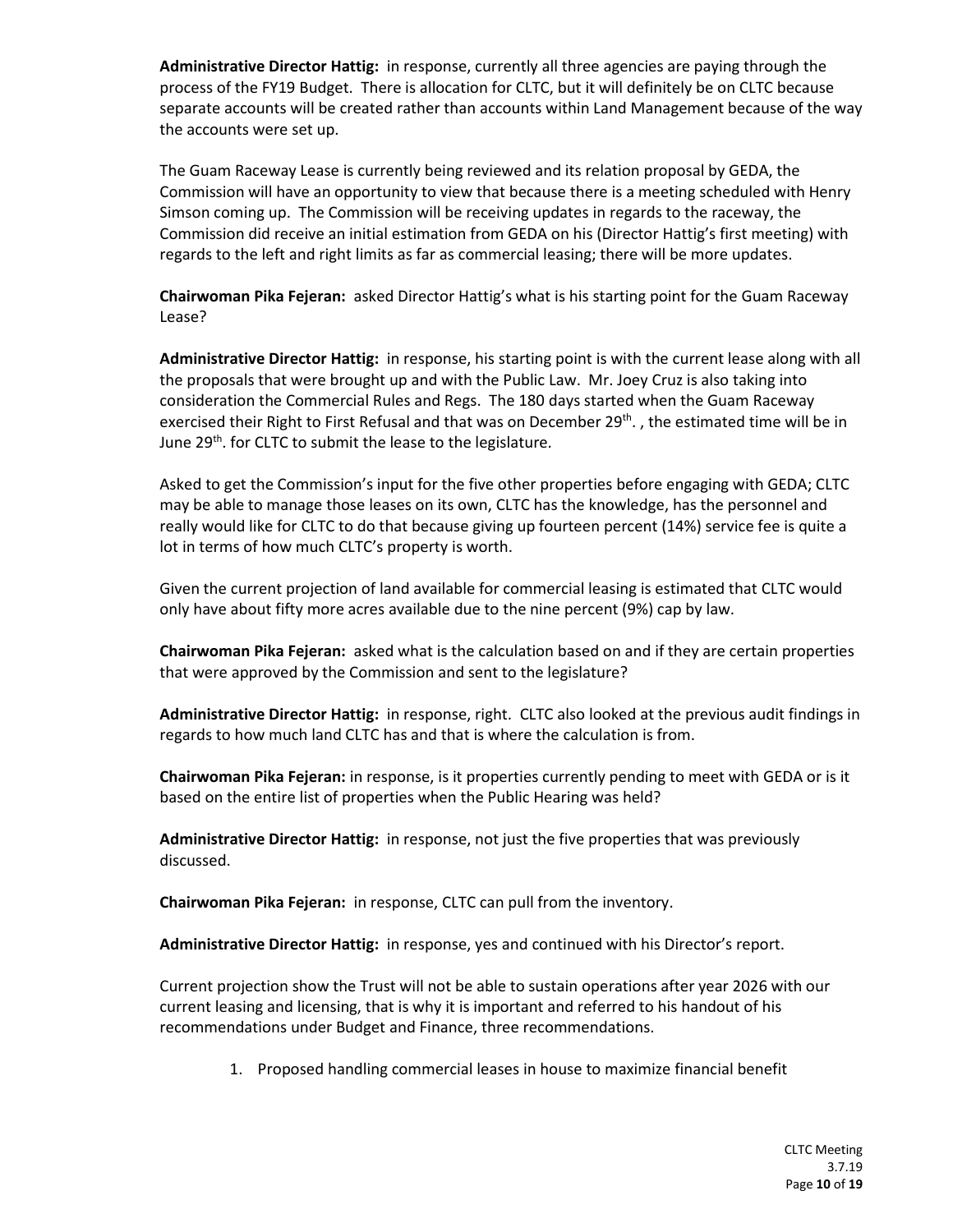- 2. Proposed increasing the percentage cap on the properties available for lease from nine percent (9%) up to no more than twenty five percent (25%) for legislative approval
- 3. Proposed identifying more funds for separate operations, as the agencies separate, CLTC will incur more operational expenses

Also encouraged CLTC to set aside budget for hiring more personnel, the appropriate supervisory staff and to improve employee working conditions and referred to the staffing pattern section attached to his Director's report.

**Chairwoman Pika Fejeran:** referred back to the request of Commissioners input for the five properties before engaging with GEDA stated mentioned earlier on Administrative Director's report.

**Chairwoman Pika Fejeran**: Requested that a subcommittee be formed by the Commission, for the Commissioners to form a subcommittee to really flush out CLTC's recommendation for the use of the five properties. Also asked if the Commission to include other individuals outside of the Commission to participate with the subcommittee to develop ideas.

Stated as her time as part of the Commission has not had a member outside participants and believes that previous commissions did have subcommittees where they were able to bring subject matter experts and other individuals from outside of the Commission to participate in the subcommittees and provide advice or ideas.

**Assistant Attorney General Nicolas Toft:** in response, would have to look into the idea of forming subcommittees outside of the Commission.

**Assistant Attorney General Nicolas Toft:** referred back to the percentage cap, stated one of the concerns is trying to charter land registrations for the larger properties that would increase the inventory. Example property just beneath Andersen Airfoce Base, shown on TV screen, properties that are as large, shown on TV screen the nine percent (9%) becomes bigger. There are other properties similar in the southern side of the island as well which would definitely increase the inventory (southern lots shown on TV screen).

There were more lots shown on TV screen that may be available or can be used for residential leases.

**Administrative Director Hattig**: continued with his report and talked about the Staffing Pattern which is attached to his report.

[Attached to the minutes are more detailed information regarding staff and staffing patterns]

**Chairwoman Pika Fejeran:** regarding CLTC Staff, stated there is a Land Agent I, a vacant Land Agent I position that is not going to be filled, there is a Land Agent I and a Land Agent II handling Compliance Issues, there are two Engineering Technicians who are drafting surveys and working out of the Dept. of Land Management; basically wanted to know who is staffed by CLTC. ,

**Administrative Director Hattig:** in response, the narrative is an overall snapshot of the CLTC Staff that are potentially not being utilized.

**Chairwoman Pika Fejeran:** stated, she does know CLTC needs a Land Administrator and a Land Agent Supervisor.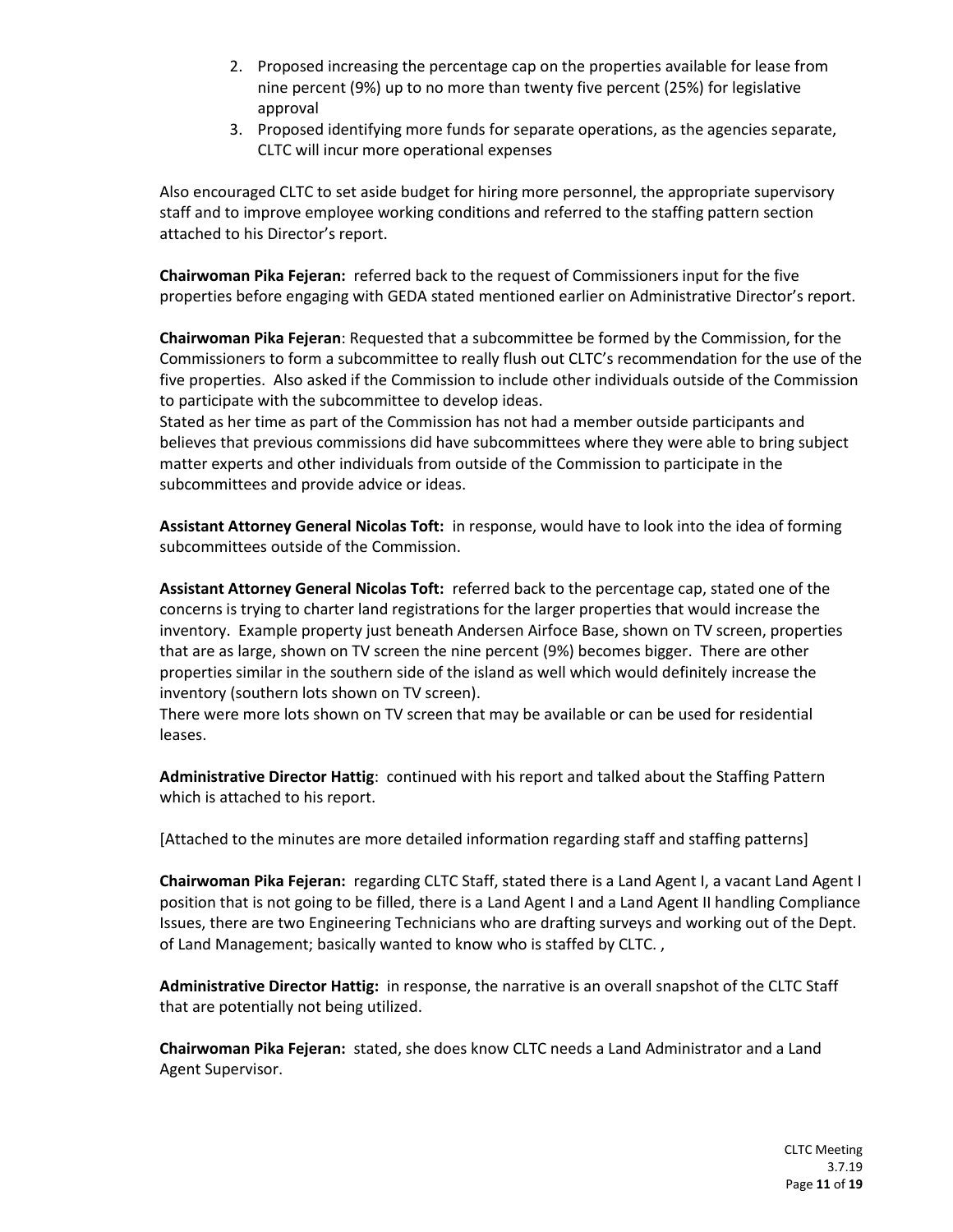**Administrative Director Hattig:** in response, a Land Administrator is a very difficult task, the Land Administrator is under the Department of Land Management who has institutional knowledge required to function for complex cases that CLTC has a lot of, land registration is also an area CLTC needs a conduit of, the Land Administrator assists CLTC and works together with DLM for land registration purposes. As far as survey, because survey is under the Dept. of Land Management, CLTC would also need a Land Administrator to be the link between CLTC and DLM when a survey needs to be done.

In regards to a Land Agent Supervisor, CLTC needs to have a Land Agent Supervisor for supervision and to evaluate the staff; currently, the Land Agent Supervisor is under the Dept. of Land Management. Once the separation is complete, there is no one in place to perform those types of duties and strongly recommended to have personnel in place.

**Chairwoman Pika Fejeran:** still within the staffing discussion moved onto the Records Management Officer position and asked if the position is a full time job.

**Administrative Director Hattig:** in response, yes, it is a full time job. The position is based on being in charge and to maintain of all CLTC's records as well as scanning all the records in file to help reduce the amount of physical records stored for those that are not required by law.

**Chairwoman Pika Fejeran:** in regards to the purposed work chart, there are three distinct teams and asked if there are any recommendations.

**Administrative Director Hattig:** in response, yes and has started working with the staff and will explain further in the report.

[Attached to the minutes are more detailed information regarding staff and staffing patterns]

**Administrative Director Hattig:** moved onto recommendations on his report. There are short term recommendations for FY19, establish an employee organizational chart and conduct review of job descriptions. Immediately require and assign all Land Agents land agent duties and within their job descriptions, reestablish and employee floor plan to maximize space and make appropriate improvements without tapping into the existing budget. Immediately hire a Private Secretary as opposed to an Administrative Aide to perform all clerical duties for the Administrative Director as well as organizing the minutes and the agenda for the CLTC Meetings, retain services for the DLM Land Administrator and the Land Agent Supervisor until the end of this Fiscal Year, establish training and mentoring plan, establish an employee performance evaluation module together with performance indicators in existence with Dept. of Administrations Rules and Regulations and establish an employee standard operating procedure.

Long term recommendations FY2020 and beyond, remodel the offices for better working environment, establish the MOU's with DPW, Dept. of Agriculture, GHURA, Guam Housing Corporation, to create and implement a compliance program for all Land Agents with regards to building codes, rights of way, agricultural and housing compliance and he is already starting the ground work.

**Chairwoman Pika Fejeran:** stated she and Commissioner Techaira had talked about the operations of the database and are looking for a more robust system for CLTC's database and asked to add it onto the long term recommendations.

**Administrative Director Hattig**: stated as part of his report, establish an MOU with Dept. of Land Management for the continued usage of CLTC's Engineering Techs, DLM Conference Room, the use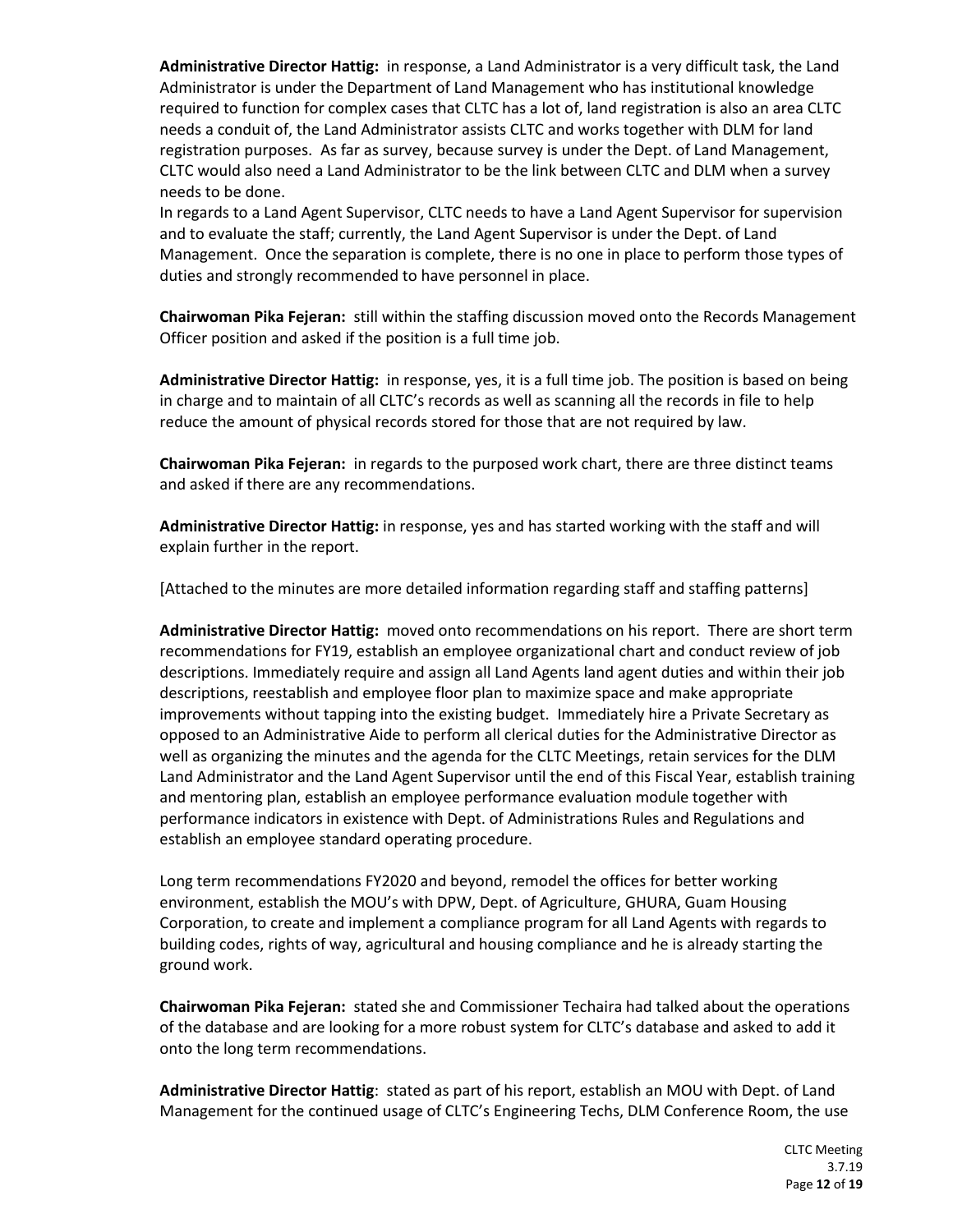of the Government Official vehicles and other services. In regards to the official vehicles, majority of the vehicles are out of CLTC, there was a request to transfer the vehicles to DLM, however, would like to bring it to the Commissions. It was suggested instead of a full transfer, a MOU can be done for the use of the vehicles in exchange for services provided by DLM. Look for larger workspace where CLTC can be collocated and has already inquired on an office space located on the  $4<sup>th</sup>$  floor of the ITC Building, establish one Land Administrator position as well as one Land Agent Supervisor and fill the Land Agent I position for FY20 and beyond.

Moving on to assets, a complete inventory of CLTC's assets is ongoing, the Records Management Officer, Garry Cruz is in charge to determine what records are needed as well as compiling existing equipment and was recently made aware of and is conducting an assessment of assets belonging to CLTC found at the DPW compound; currently in complete review of all contracts and services with Joey Cruz, has initiated a current view of all the leases, commenced on accounting for all land parcels with the Engineering Techs. and a property binder has been created; the property binder is a physical map that gives CLTC an outlook in terms of the masterplans that are developed and each subdivision that CLTC has in its inventory, has started an accounting of all vehicles, equipment and supplies, projections for needs such as consumable office supplies and fuel for the rest of the fiscal year are forthcoming. Upon direction of OTECH contact was made with the DLM Website Editor and found out that Flame Tree was the company who created the website and now needs to find out how to separate the website for CLTC and if the responsibility would fall when CLTC is fully separated.

**Chairwoman Pika Fejeran**: asked what was found at DPW

**Administrative Director Hattig:** in response, there are two CONEX boxes, containers. CLTC tried to survey them but found out one of the containers is cabled and is a little more permanent.

Moving on to processing, currently working with the staff to improve the residential and agricultural lease process according to the Rules and Regulations, the existing statute and what is being proposed by the Commission. He is also working to ensure all staff will be trained in all steps of the process, enabling legislation which is P.L. 12-226 and the Rules and Regulations which is P.L. 23-38. He is also ensuring all staff are trained on the Employee Standard Operating Procedure as well as the Customer Service Policy once they are developed that way there is a process for receiving and servicing CLTC's applicants.

Full report attached to minutes

**Administrative Director Hattig:** referred to Director Borja, the Director of Dept. of Land Management to speak as he mentioned early on in the meeting.

**DLM Director Borja:** stated since he has been working with Administrative Director Hattig and together with the support of the Commission, feels Director Hattig is a keeper. Informed the Commission in regards to the separation of the three agencies and Governor Leon Guerrero issuing Executive Order No. 1 which involves the separation is how much the Administration feels the importance of the Commission, Land Management and Ancestral Commission. The grounds of the separation of the agencies are in regards to having three different sources of revenue and funds, in the end the agencies services different constituents and different beneficiaries. The Chamorro Land Trust receives their revenue from Commercial leases, One Hundred and Forty-nine dollars (\$149.00) from each of the CLTC applicants and there were several laws introduced by Senator Tom Ada which became law and gave CLTC in one case an estimate of Three Hundred Fifty Thousand Dollars (\$350,000.00) came up to about Six Hundred Fifty Thousand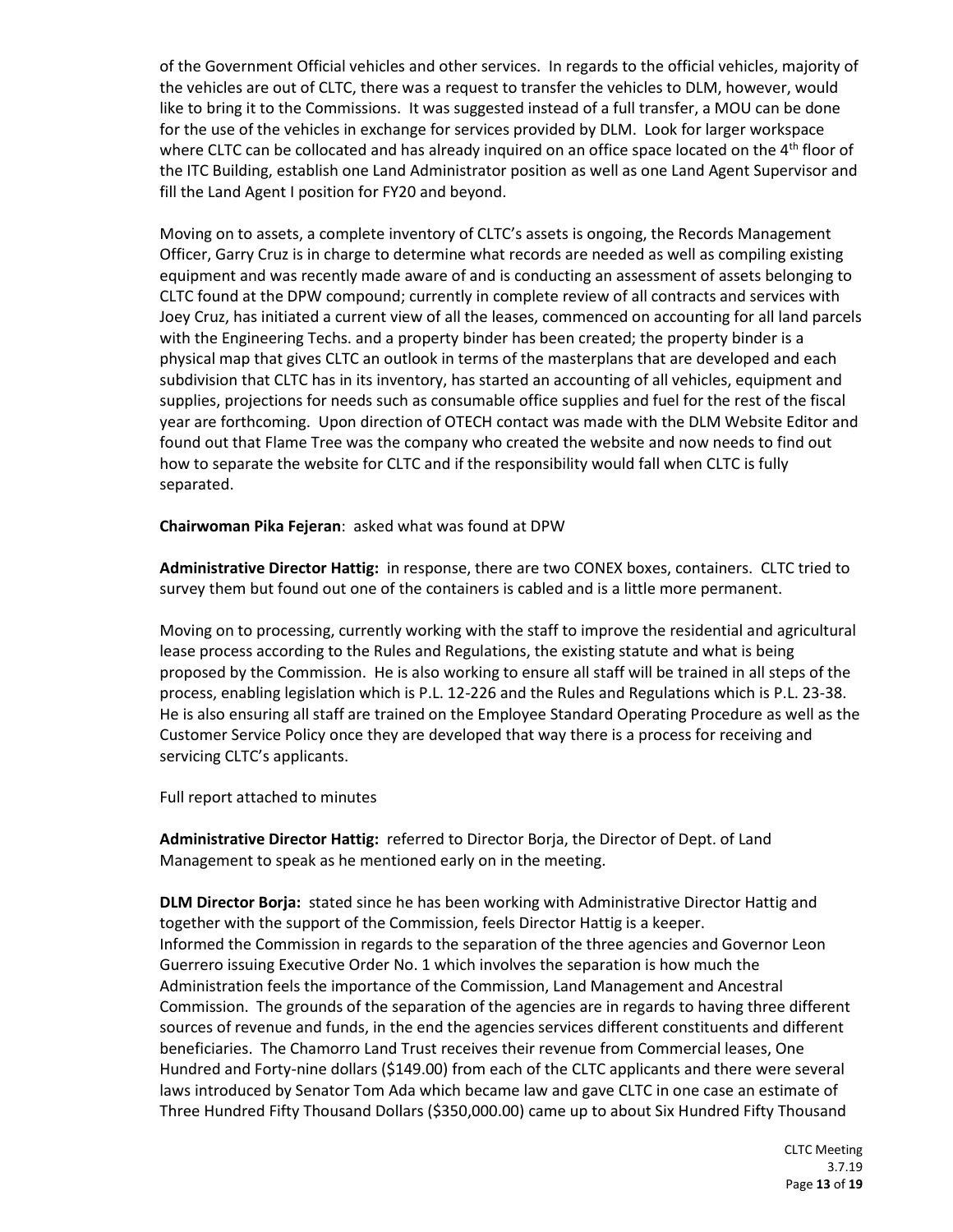Dollars (\$650,000.00) is what snatched subsequent to that Senator Ada introduced a bill to protect that, however; by taking CLTC properties and commercial leasing them and giving out the dollar (\$1.00) a year leases; all that money is meant to service Chamorros which is the clientele of the Land Trust.

The Administration, during the campaign, the platform and during the transition did not want to expose the Land Trust to some sort of liability where someone pays into the General Fund and use a part of the General Fund money to service limited clientele.

The Guam Ancestral Commission is in a similar situation, General Fund money shouldn't be used to the benefit of private land owners which is what the GALC is does. There are excess lands at one time private properties money from the general fund is used to process those properties and then goes out to a select group, somewhat like the Native Chamorros, the original land owners, not everyone who pays into the General Fund is a beneficiary to the Ancestral Lands Commission and ironically a situation such as in the last budget cycle the GALC had Ninety Thousand Dollars (\$90,000.00) taken from them from the General Fund which was how much money of GALC went into the General Fund.

The legislature had also set up a certain account for GALC where money from GALC leases goes into the special account. These are from leases issued on what is called Crown Lands such as Polaris Point.

As for Land Management, the money is coming from the Land Survey Revolving Fund and sometimes when DLM's funds are short, DLM receives money from the General Fund.

Basically those are the grounds of the separation of the three agencies. As Administrative Director Hattig mentioned in his report, as the agencies separate there will be discussions along the way in terms of office personnel, staff separations, office separations, supplies and equipment etc..

**DLM Director Borja:** also added to his report, the 34th Legislature had a series of Bills to sell remnant Portions, left over portions, abandon easements etc… There was a public law for a left over lot in Agana Heights next to the baseball field, the Agana Heights Mayor supported the sale of the Remnant portion to go to the Chamorro Land Trust.

Another Public Law introduced by Senator Ada is for a property in Agana next to the bridge, there is an abandon easement which was left over from the road construction along Route 1. There is also another lot in Dededo which was a part of the GHURA Subdivision then was transferred to Gov. Guam; it was an easement that has a 10 ft. deep hole and the there is another piece which is like an alley way with a dead end and does not serve any purpose is across Auto Spot. With the sale of those properties, the monies will be going into the account of the Chamorro Land Trust, Survey and Infrastructure Fund as well as Operations.

In addition, the Office of the Public Auditor cited the Land Management and the CLTC for not Providing adequate information to the Dept. of Revenue and Taxation so the properties would be taxed. Presently the Commission received for the last two years an estimate of Ninety Thousand (\$90,000.00) to One Hundred Thousand (\$100,000.00) for the PILOT, Payment In Lieu of Taxes, legally you cannot tax Government Land, however, the Legislature introduced the program and Dept. of Revenue and Taxation receives money and then transmits it to the Loan Guaranty Fund under the Chamorro Land Trust.

There is also the Land for the Landless lots that were not issued from continuing sales have been transferred to the Land Trust. In the Sagan Linayan Area in Astumbo Dededo, there are about ten lots with utilities, sidewalk, playground, an elementary school, middle school, the Community Center and the Fire Station are all within the area of those available lots.

In the Pigua, Malesso area there is thirty six lots that were transferred to CLTC; the area has utilities And paved roads.

Ija Lots in the Inarajan area, there are one hundred and three lots transferred to CLTC; the area has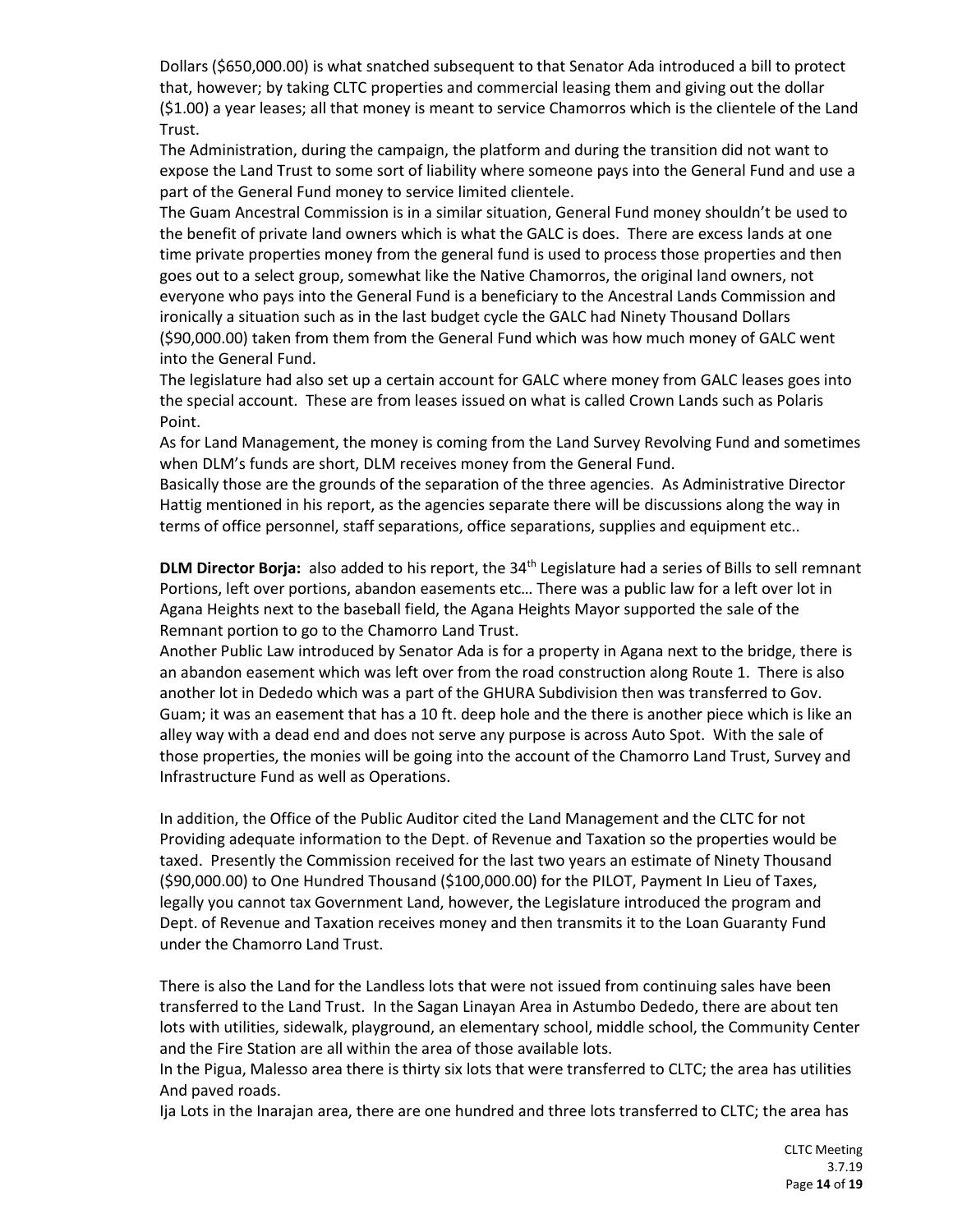sporadic utilities and sporadic pavement.

As Lucas Lots in Talofofo, there are twelve lots with utilities, paved roads, nearby baseball field and a community center and schools.

Umatac Lots, there are sixteen lots, however only two are good lots, the other fourteen lots have been severed by the expansion of Route 2.

All of the above Land for the Landless work was done through the assistance of the Land Administrator and the Land Agent Supervisor from Dept. of Land Management along with the assistance of the Land Agents from the Chamorro Land Trust which is why it is important to have Land Administrator and a Land Agent Supervisor position for the Land Trust as Administrative Director Hattig mentioned in his report.

**Administrative Director Hattig:** asked to continue and conclude his report with regards to Resolution 2018-09 which has some proposed changes.

**Chairwoman Pika Fejerna:** in response also ask the Commission to use this time to go over the Resolution 2018-09, see what the Administrative Director Hattig has put together as well as what the Commission has proposed. The next step will be for her and Administrative Director Hattig to meet with Senator Terlaje and request to reintroduce the proposed changes.

Chairwoman Pika Fejeran has also stated she has had time to review the changes that were made back in October of last year and has proposed changes as well.

**Administrative Director Hattig:** stated on Resolution 2018-08 from items number 1 thru number 11 has no changes, the areas with proposed changes start at number 12, letter A GCA Chapter 75 the Chamorro Land Trust Commission Rules and Regulations.

Discussion and proposed changes made as the Commission and Administrative Director view Resolution No. 2018-09 line by line, however; because of the time it was suggested by Administrative Director to continue discussing the resolution on a separate meeting or even perhaps a working session.

Further discussion on Resolution 2018-09 scheduled for April 4, 2019.

**Chairwoman Pika Fejeran:** Moved onto the next item on the agenda

e. Resolution Draft; Approval Authority to the Administrative Director Granted by the Commission

Resolution 2019-01 to Grant the Authority to the Administrative Director relative to Approving Utility Authorization to Leaseholders Resolution 2019-02 to Grant the Authority to the Administrative Director relative to Approving Beneficiary Designation for Leaseholders Resolution 2019-03 to Grant the Authority to the Administrative Director relative to Approving Beneficiary Designations for Applicants Resolution 2019-04 to Grant the Authority to the Administrative Director relative to Approving Lease Transfers within Accordance of Law

**Chairwoman Pika Fejeran:** asked for any comments, dates to be verified, public laws to be verified and any other typos the resolutions may have.

Also asked if there are any previous resolutions from the past that may be related to the above mentioned resolutions.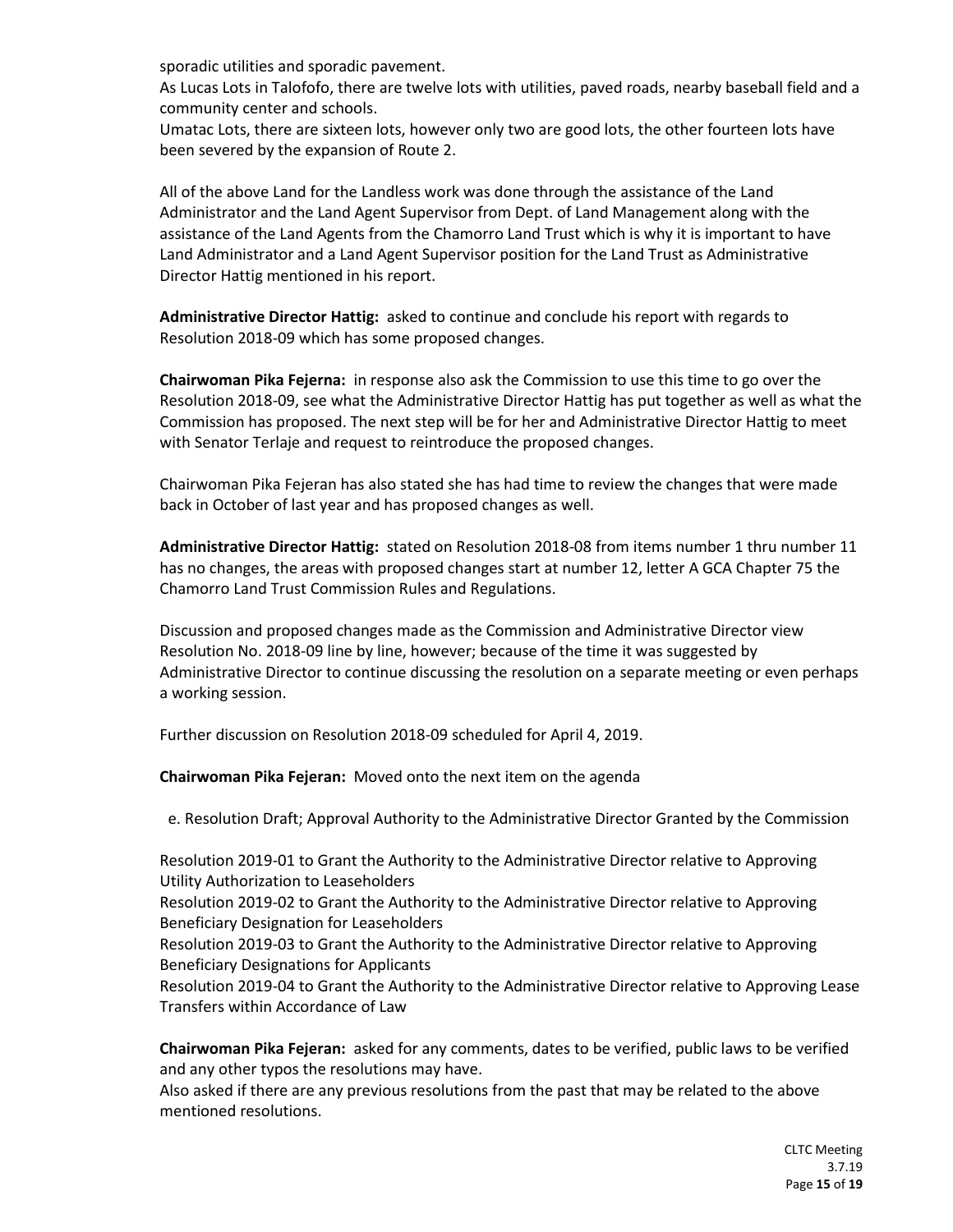**Administrative Director Hattig:** in response, did go as far back as he could and did not find any other resolutions contravening to the above stated resolutions. Most resolutions done in the past were distinct, transfers of land etc...there were no resolutions made in the past designating authority to the Director.

**Chairwoman Pika Fejeran:** again stated, to go over the 2019 resolutions make the necessary corrections

Before the Commission signs and moved onto the next item on the agenda.

## **f. Return of Loan Guaranty Funds and Survey & Infrastructure Funds**

There was an amount of \$320,105.36 from the Loan Guaranty Fund and \$321,262.68 from the Survey and Infrastructure Fund that were both deposited in to the General Fund. A letter drafted requesting Governor Leon Guerrero's assistance for the reimbursement of those funds that were transferred into the General Fund.

Chairwoman Pika Fejeran signed the letter addressed to Governor Leon Guerrero.

## **Chairwoman Pika Fejeran:** moved onto the next item on the agenda

## **2. Guam Economic Development Authority**

a. **Projected GEDA Revenue from CLTC MOA** – Tabled until subcommittee meets.

# **VI. ADMINISTRATIVE MATTER**

# **1. Processing of Maps**

Department of Land Management Chief of Cadastre Paul Santos reports on the process of maps and how the subdivisions of the Chamorro Land Trust parcels were created.

In 2004 – 2005 the was a need to revalue or assess the public lands which ninety percent (90%) is owned by the CLTC and it was difficult for Dept. of Revenue and Taxation to evaluate parcels because they didn't know where they were located, a portion of lot description was the only description provided, there was no definitive lot location for the parcels for DRT to tax. An MOA was created with DRT to regulate and determine where the parcels are located; over the course of the years DLM's Survey Division mapped about a hundred and thirty five (135) plats and several thousands of parcels.

Between what the duties of CLTC and DLM, the two agencies somewhat merged to be aligned with each other and being that CLTC needed the guidance and assistance from the Department of Land Management in regards to the parceling out of CLTC properties.

Establish an Understanding with CLCT and Guam Land Use Commission, to form a subdivision, CLTC needed the approval of the Guam Land Use Commission, the maps and the plats had to go through the process.

**Chairwoman Pika Fejeran**: asked if the understanding was something the Commission agreed with during that time.

**Chief of Cadastre Paul Santos:** in response, yes both the Chamorro Land Trust Commission and the Guam Land Use Commission agreed and continued on with explaining the process.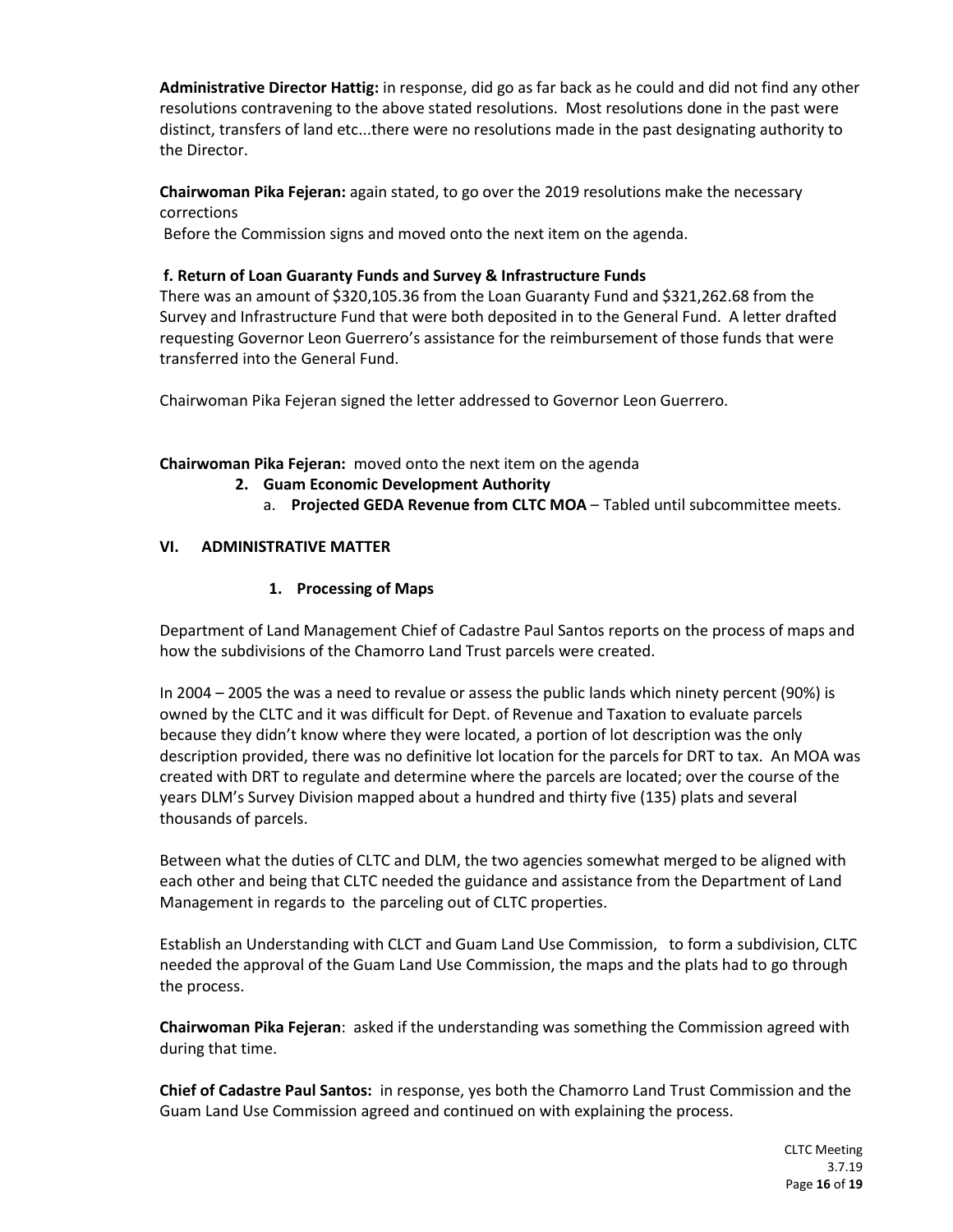The remedy was to plan and execute subdivision back to plat schemes that follows the fundamental caveats, encourage public health, safety and general welfare are the benefactors and a procedure was created to subdivide the lands (shown on TV screen) by creating a master plan and an internal processes of the maps; the results were restricted with Residential and Agricultural Development and the basic requirements are achieved as far as access to every parcel; other areas where there are existing power poles or utilities were also parceled out.

CLTC's maps are treated like any other frugal map process, there is a vetting process where the map comes in and is vetted by the Planning Division and the Survey Division; if it is a map for the CLTC then one of the CLTC Land Agents will sit through the process. It is all reviewed for Master Plan accuracy, correction and documentation and to see that the lots are obviously not encroaching or overlapping with another property. However, that cannot be guaranteed all the time unless a survey is done on the ground but there is an organized parcel.

Once that process is done by the technicians, it goes back out to the surveyor, the surveyor does any corrections, places the points on the ground a land agent will go out and confirm it, it goes through another review, a final review where the maps are signed. After the final review, the map is signed off by the Chief of Cadastre then the Commission.

**Administrative Director Hattig:** stated to the Commission, CLTC has a process that went through Survey's process and with an extra set of eyes pursuant to the law, the CLTC Land Agents are confirming and it's CLTC's Engineering Techs that provide the maps in conjunction with DLM which shows a layer of transparency and doesn't think it is unreasonable for the Administrative Director can approve the maps.

**Chairwoman Pika Fejeran:** stated if the Commission grants approval authority to the Administrative Director for the map approvals, it will get back to the Commission when the addendum or the lease is ready is complete and ready for approval.

**Administrative Director Hattig:** in response, yes in addition can also provide a monthly report of all the map approvals.

#### **[side discussion ensues]**

**Commissioner Techaira:** made a motion to grant approval authority to Administrative Director Jack Hattig for map approvals

**Chairwoman Pika Fejeran**: stated a motion has been made and asked if there are any further discussions

**Commissioner Duneas:** in response, asked if a resolution is required and if so to indicate in the resolution if any conflict of interest arise for the Administrative Director should it brought to the Commission.

**Chairwoman Pika Fejeran**: reiterated what Commissioner Duenas has brought up in regards to the Administrative Director having any conflict of interest should be elevated to the commission.

**Commissioner Duenas:** Second the motion – PASSED Unanimously.

- 2. Beneficiary Approval list was handed out as informational purposes
- 3. Utility Authorization List was handed out as informational purposes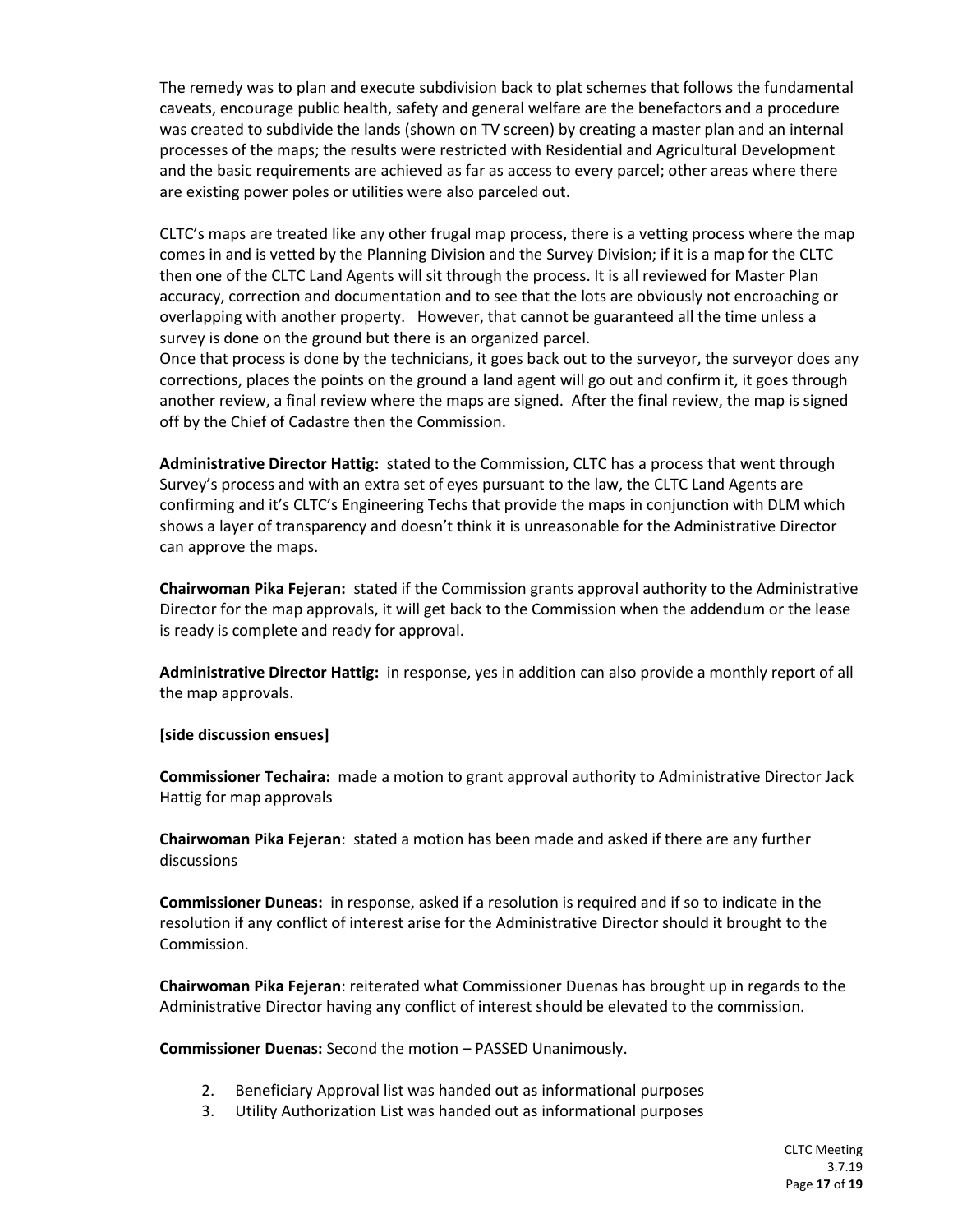- 4. Survey and Infrastructure Fund Tabled for March 21, 2019 next meeting and to include Expenditures.
- 5. Commercial Licenses Tabled for March 21, 2019
- 6. Financial Report Tabled for March 21, 2019
- 7. Bank of Guam; Update of Bank of Guam Authorization and Signatories Tabled for March 21, 2019

#### **VII. COMMISSIONERS COMMENTS**

Chairwoman Pika Fejeran: wanted to discuss Submerged Land at the next meeting and requested for Assistant Attorney General Toft to get information.

Subcommittee to meet on GEDA

Next agenda to form via email

Commissioner Duenas: requested for cost projection for the next FY in regards to the transition report with all office space and personnel.

Next meeting scheduled for March 21, 2019 at 1PM and the working session for the Commission would be scheduled for the first Thursday which would be on April 4, 2019.

#### **VIII. ADJOURNMENT:** 5:10PM